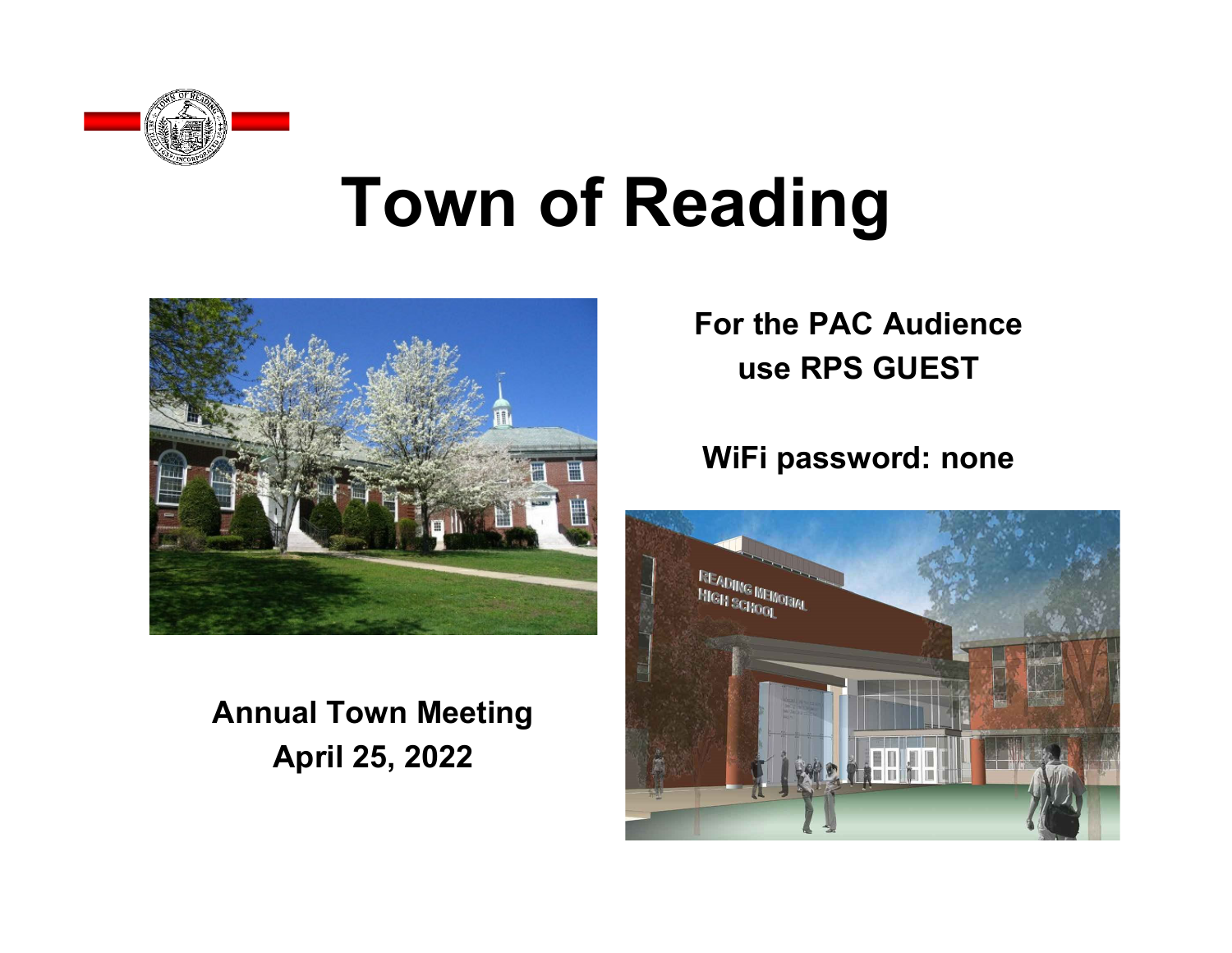Pages

# **2022 Annual Town Meeting Article 4**

**Adds, removes or changes items in the FY22-32 Capital Improvements Program – does not authorize any funding for these items:**

#### **FY22 General Fund: \$145,000 net changes**

\$110,000 Parking kiosks (4)

- \$ 15,000 Remote Access multi factor authentication
- \$ 20,000 Internal segmentation firewall

#### **FY23 General Fund: +\$117,000 net changes**

- \$ 12,000 RISE playground design (new)
- \$ 15,000 Town buildings doors & windows (new)
- \$ 5,000 Ambulance equipment
- -\$ 100,000 Strout Ave improvements (objections at previous TM)
- \$ 185,000 DPW Snow Holder (increased \$5k & moved up from FY26)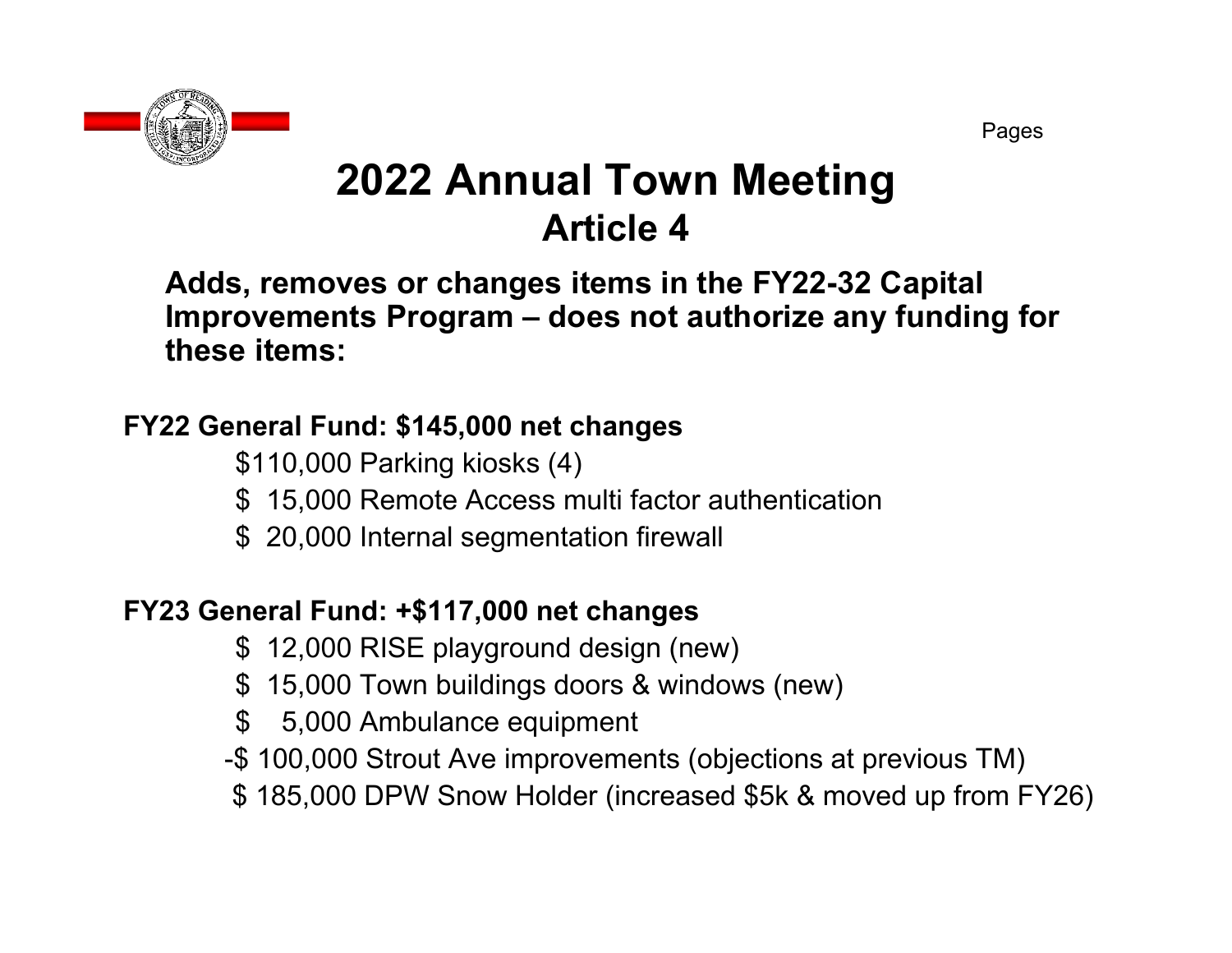

# **2022 Annual Town Meeting Article 4** (continued)

#### **FY24 General Fund: +\$25,000 net changes**

- \$ 163,000 ARC Flash Hazard Study
- \$ 120,000 RISE playground project (new)
- \$ 55,000 School carpet/flooring (new)
- \$ 225,000 DPW Loader (new, to replace Sicard for snow)
- -\$ 111,000 DPW Snow Prinoth (moved out to FY31)
- \$ 165,000 Blower unit for loader (new, in conjunction w/ Sicard replacement
- \$ 200,000 DPW Truck #11 (moved up from FY26)
- -\$ 200,000 DPW Truck #18 (moved out to FY26)
- \$ 20,000 School doors and windows (new)
- -\$ 12,000 Wood End ES water heater (done)
- -\$ 250,000 Coolidge MS roof design (moved to FY29)
- -\$ 150,000 Birch Meadow ES roof design (moved to FY29)
- -\$ 200,000 Birch Meadow ES site improvements (moved out to FY25)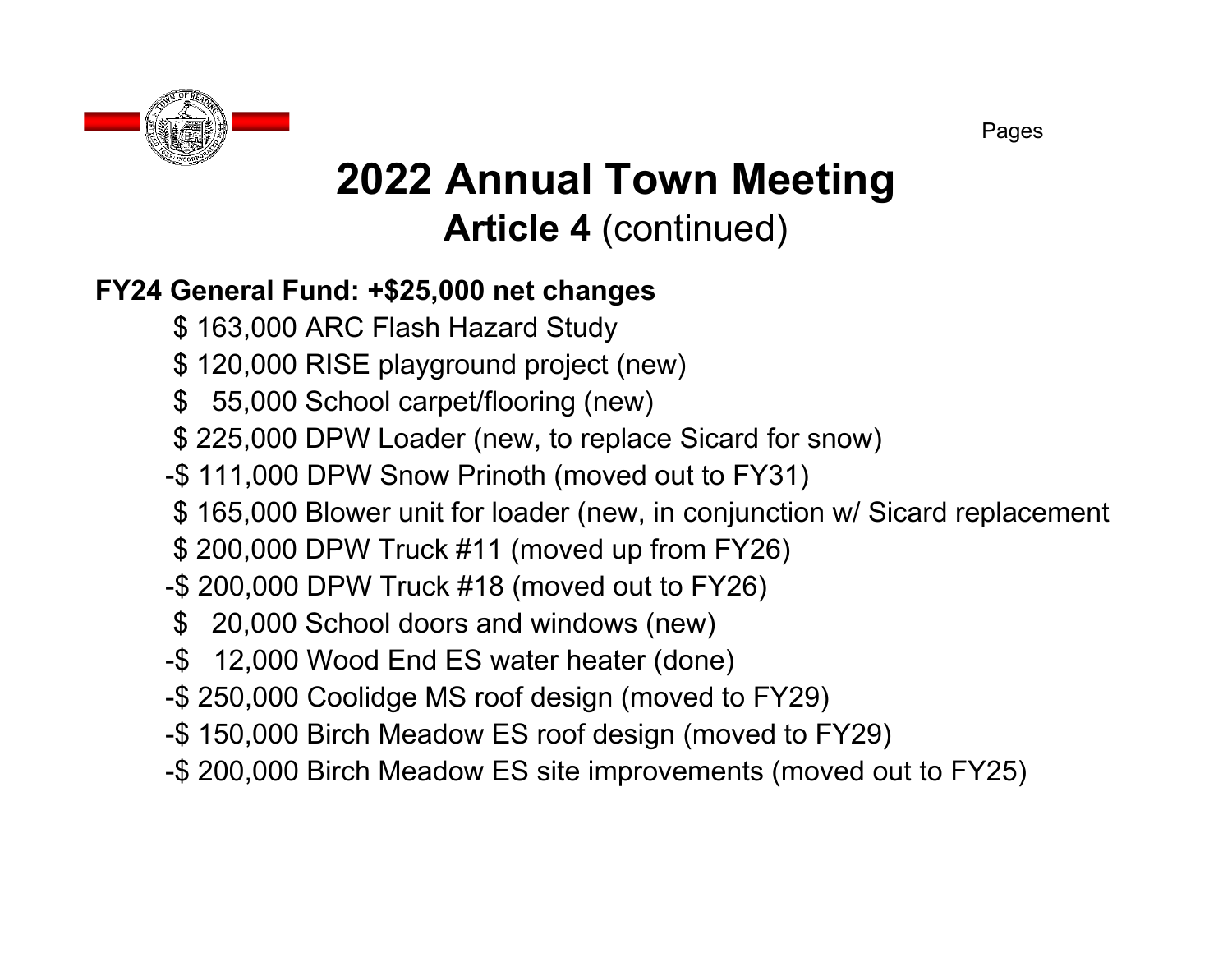

# **2022 Annual Town Meeting Article 4** (continued)

#### **FY22 Enterprise Funds: +\$550,000 in total**

**Water: +\$400,000** Water main repairs (focus on Walker's Brook) **Sewer:+\$150,000** Additional funding for Downtown Sewer main work

#### **FY23 Enterprise Funds: +\$700,000 in total**

**Water: +\$400,000** Water main repairs (Emerson) **Sewer:+\$300,000** Memorial Park drainage lining project

**FY24 Enterprise Funds: various changes made**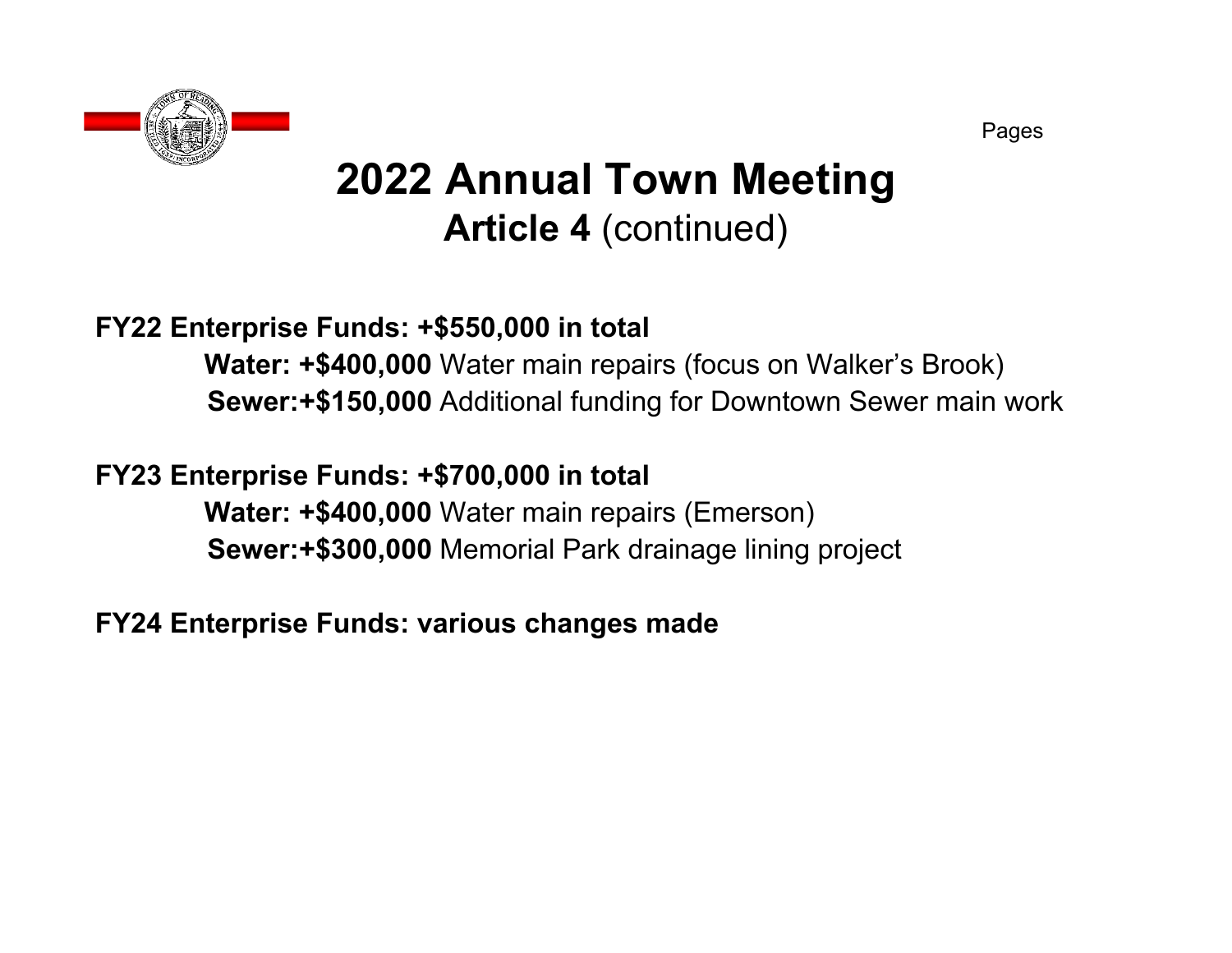

#### **Authorizes these changes to FY22 General Fund budget:**

| Line                                 | <b>Description</b>                                                                                                                                  | <b>Decrease</b> | <b>Increase</b> |
|--------------------------------------|-----------------------------------------------------------------------------------------------------------------------------------------------------|-----------------|-----------------|
| <b>B99 Benefits</b>                  | Health Insurance Premiums -\$650,000<br>OPEB allocation +\$250,000                                                                                  | \$400,000       |                 |
|                                      |                                                                                                                                                     |                 |                 |
| C99 Capital                          | As described in Article 4                                                                                                                           |                 | \$145,000       |
| E99 Vocational<br>Education          | <b>Essex North -\$30,000</b>                                                                                                                        | \$30,000        |                 |
| <b>F99 FINCOM</b><br><b>Reserves</b> | COVID Tests/Health Expense \$80,000<br>Ladder Truck \$67,000                                                                                        |                 | \$147,000       |
| G91 Admin<br><b>Services Wages</b>   | Town Manager overlap \$8,000<br>Town Manager termination pay \$17,000<br>OPS Buybacks \$17,000 (retirements)<br>Tech Buybacks \$7,000 (retirements) |                 | \$49,000        |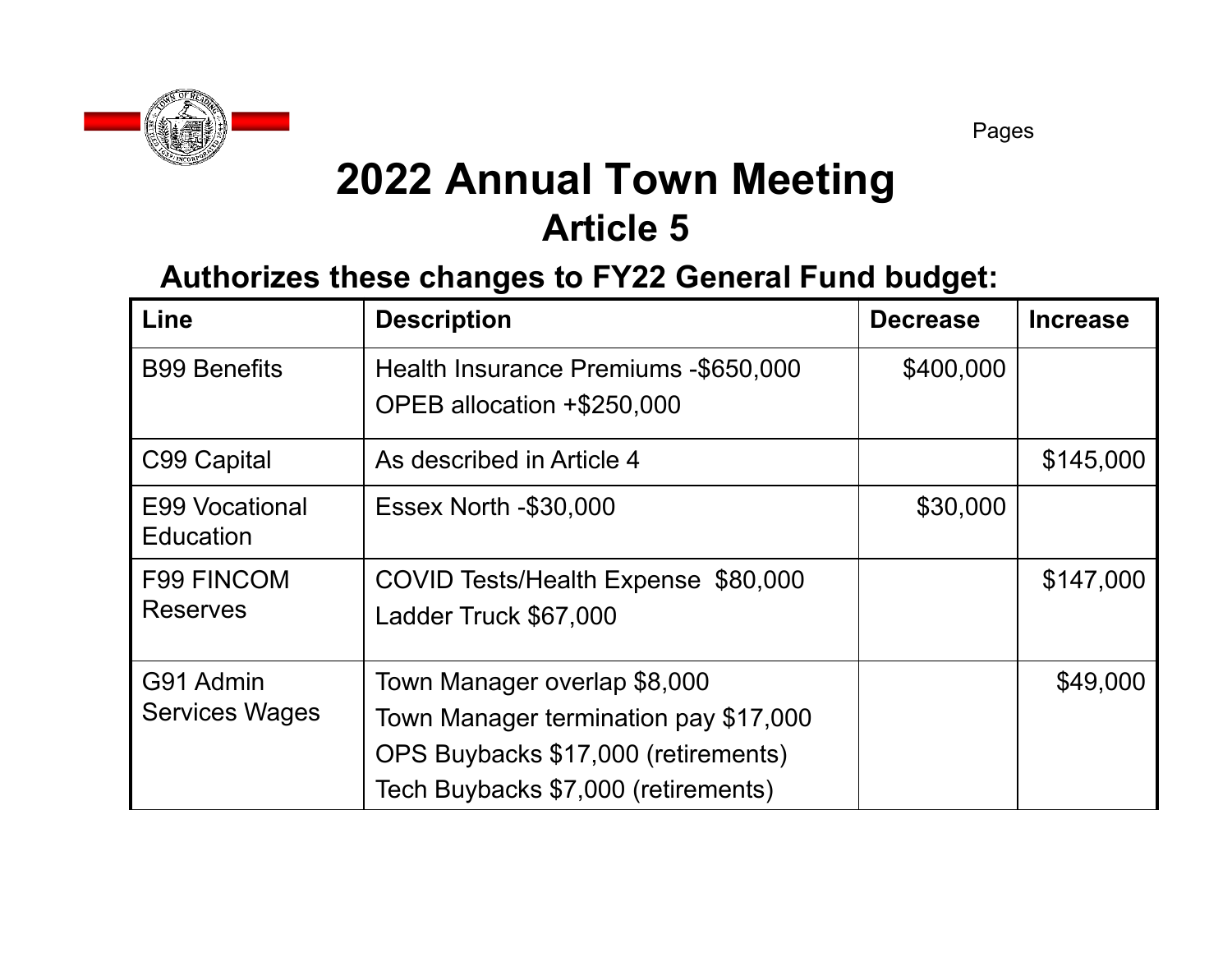

#### **FY22 General Fund budget (continued):**

| Line                                        | <b>Description</b>                                                                                                                 | <b>Decrease</b> | <b>Increase</b> |
|---------------------------------------------|------------------------------------------------------------------------------------------------------------------------------------|-----------------|-----------------|
| $G91 - Admin$<br><b>Services Exp</b>        | Town Manager and Deputy Chief<br>Screening processes \$21,000                                                                      |                 | \$27,000        |
|                                             | Fiber network repairs \$6,000                                                                                                      |                 |                 |
| $H92 - Public$<br>Services Exp.             | Housing Production Plan - Consulting<br><b>Services \$50,000</b><br><b>Town Owned Land Community</b><br>Visioning Process \$50,000 |                 | \$100,000       |
| $J91 - Public$<br><b>Safety Wages</b>       | Fire buybacks \$75,000 (retirements)<br>Fire OT \$75,000                                                                           |                 | \$150,000       |
| $K93 - Public$<br>Safety<br><b>Expenses</b> | <b>Public Health outsourced records</b><br>\$25,000                                                                                |                 | \$25,000        |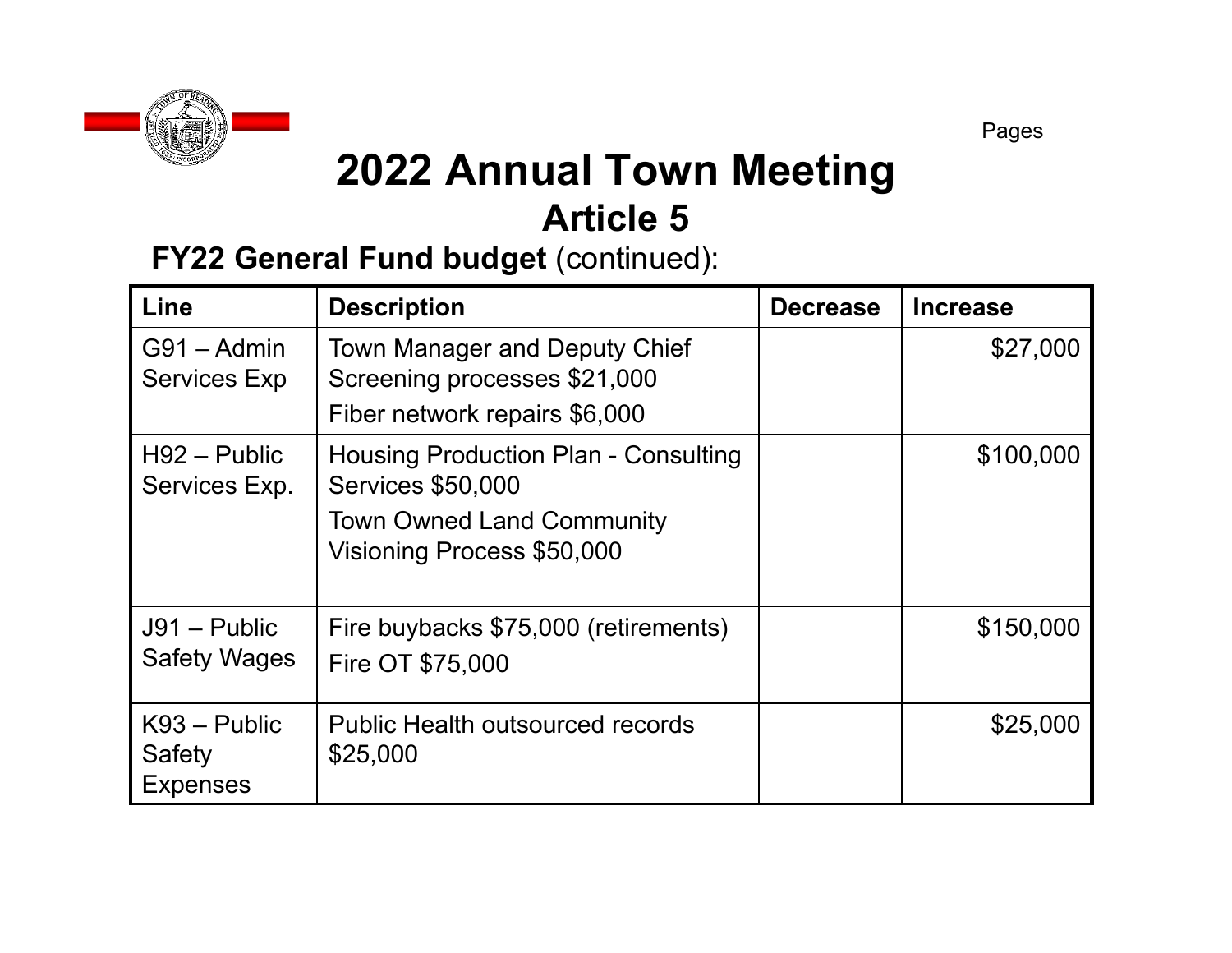

#### **Authorizes these changes to FY22 Enterprise Fund budget:**

| Line                                       | <b>Description</b>                                                              | <b>Decrease</b> | <b>Increase</b> |
|--------------------------------------------|---------------------------------------------------------------------------------|-----------------|-----------------|
| <b>K92 Public Works</b><br><b>Expenses</b> | West/Woburn video detection<br>processor\$15,000<br>Electrical cabinet \$40,000 |                 | \$55,000        |
| K93 Snow & Ice                             | Estimate as of 3/10/22                                                          |                 | \$200,000       |
|                                            | <b>Subtotals</b>                                                                | \$430,000       | \$898,000       |
|                                            | <b>Net Operating Expenses</b>                                                   |                 | \$468,000       |
|                                            | <b>From Free Cash</b>                                                           |                 | \$468,000       |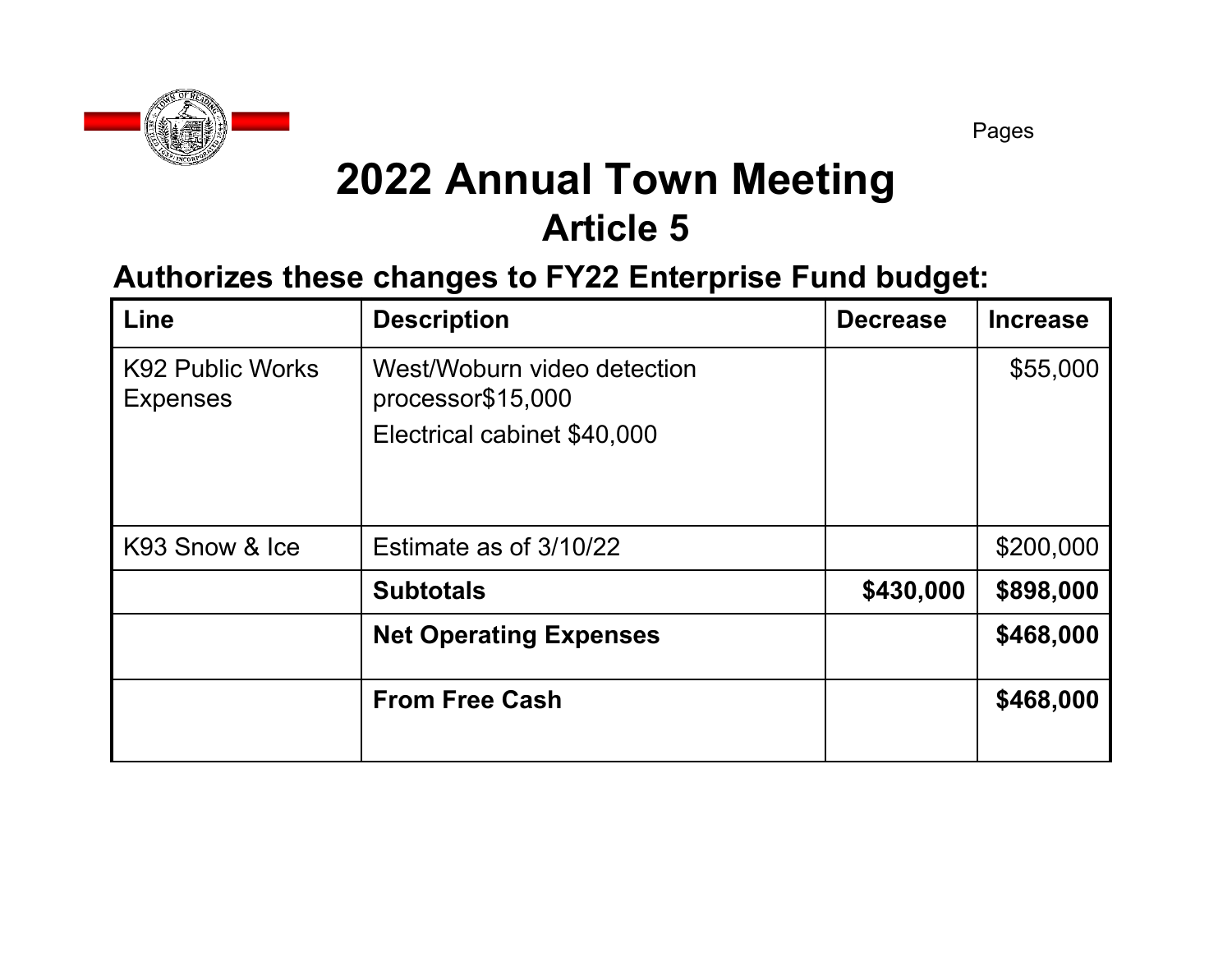

#### **Authorizes these changes to FY22 Enterprise Fund budget:**

| Line                                         | <b>Description</b>                                     | <b>Decrease</b> | <b>Increase</b> |
|----------------------------------------------|--------------------------------------------------------|-----------------|-----------------|
| W99 Water EF<br>Water main project \$400,000 |                                                        |                 | \$419,000       |
|                                              | Fiber network repairs \$6,000                          |                 |                 |
|                                              | Water Rate Study \$13,000                              |                 |                 |
| S99 Sewer EF                                 | Downtown Sewer project additional<br>funding \$150,000 |                 | \$169,000       |
|                                              | Fiber network repairs \$6,000                          |                 |                 |
|                                              | Sewer Rate Study \$13,000                              |                 |                 |
|                                              | <b>Subtotals</b>                                       |                 | \$588,000       |
|                                              | <b>Net Operating Expenses</b>                          |                 | \$588,000       |
|                                              | <b>From Water EF Reserves</b>                          |                 | \$419,000       |
|                                              | <b>From Sewer EF Reserves</b>                          |                 | \$169,000       |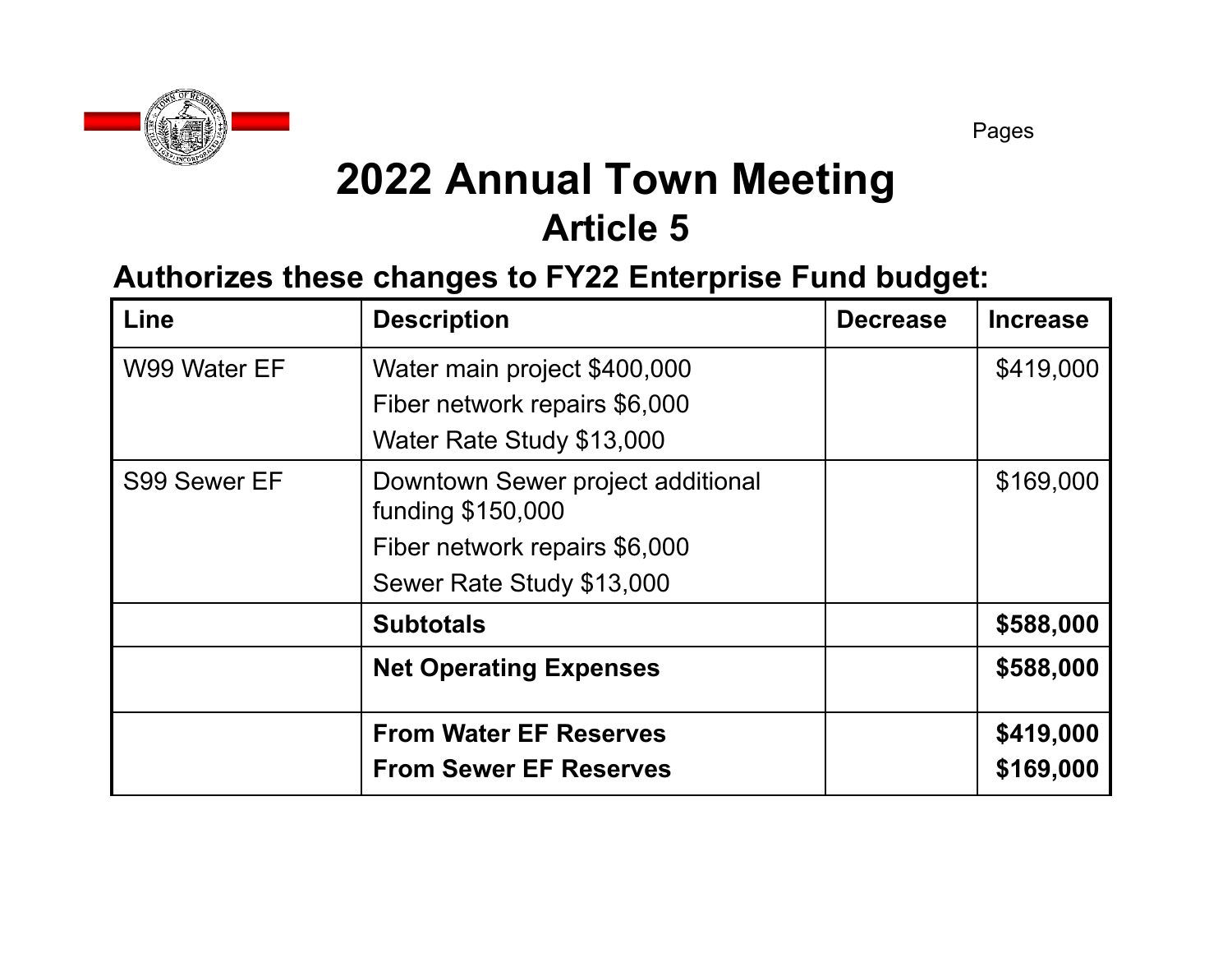

Prior Year's Bills – Not Applicable, recommend that this article be tabled.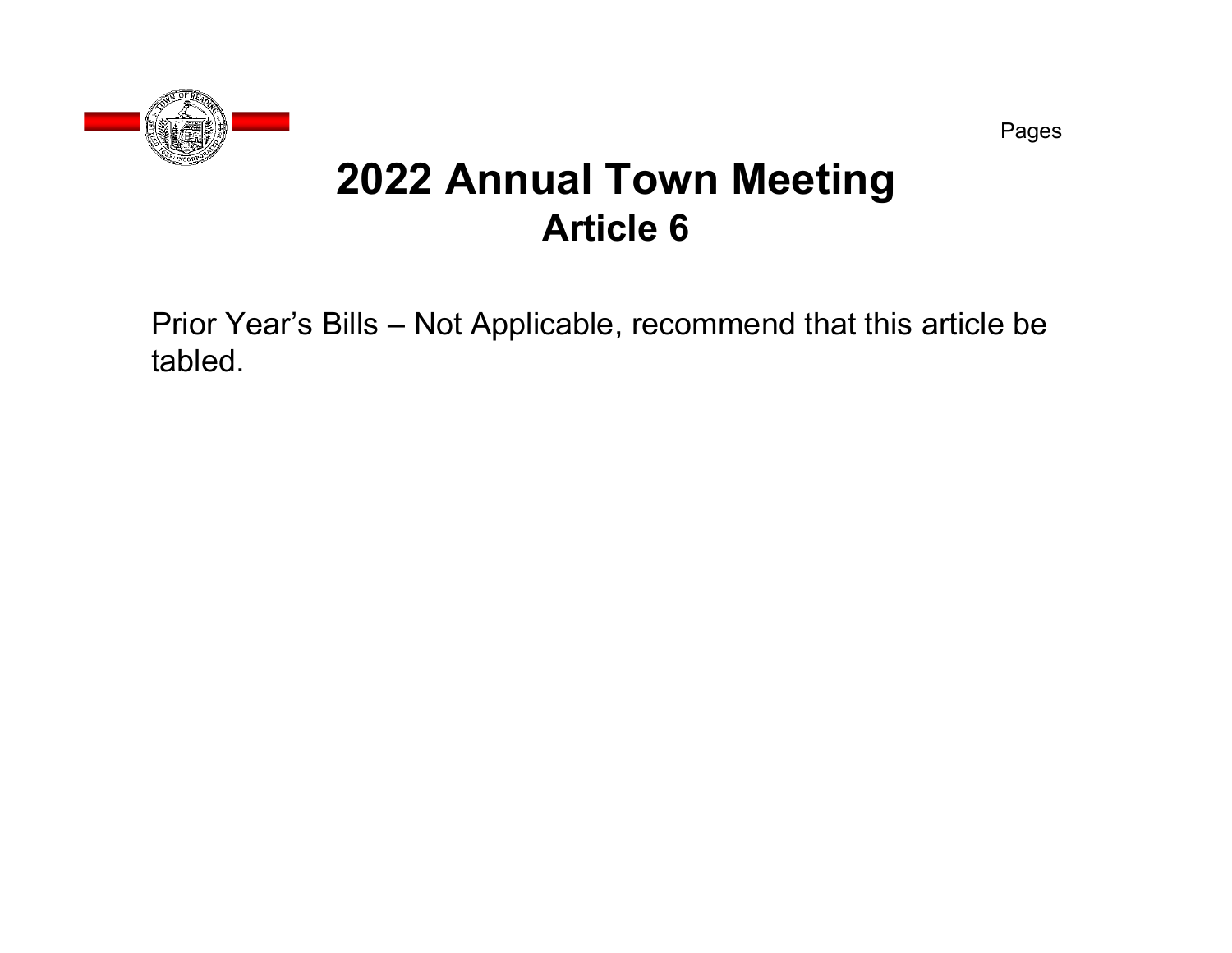

### **Other Post Employment Benefits (OPEB)**

Move appropriated funds to the OPEB Trust

**\$350,000** General fund (\$100k + \$250,000 approp. in Art. 5)

- **\$ 85,000** Water Enterprise Fund
- **\$ 23,000** Sewer Enterprise Fund
- **\$ 10,500** Storm Water Enterprise Fd.

**\$468,500 in total (Orig. Approp. \$218.5k + \$250k from Art. 5)**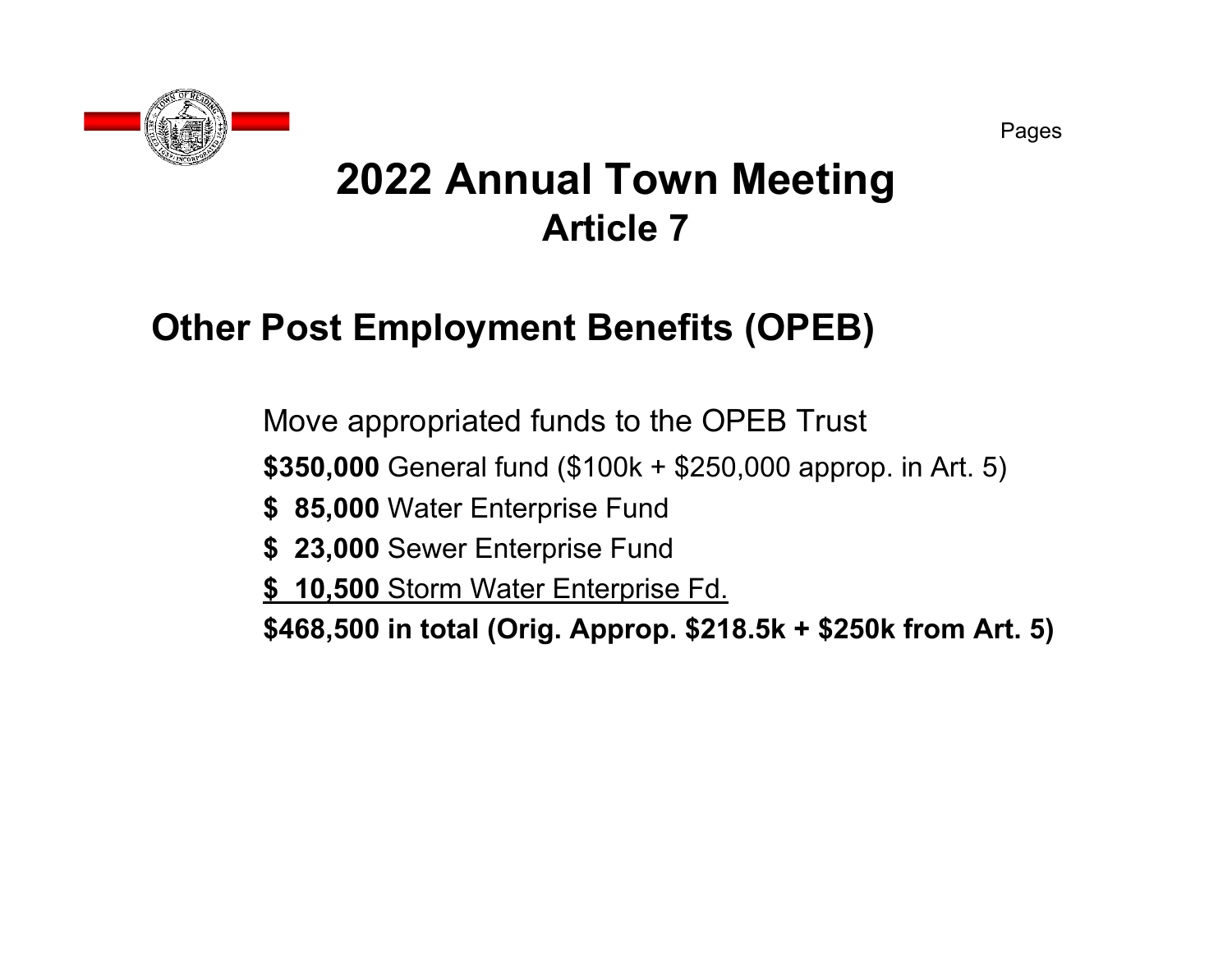

Move 40R funds to Stabilization Fund

No funds received. Not Applicable, recommend that this article be tabled.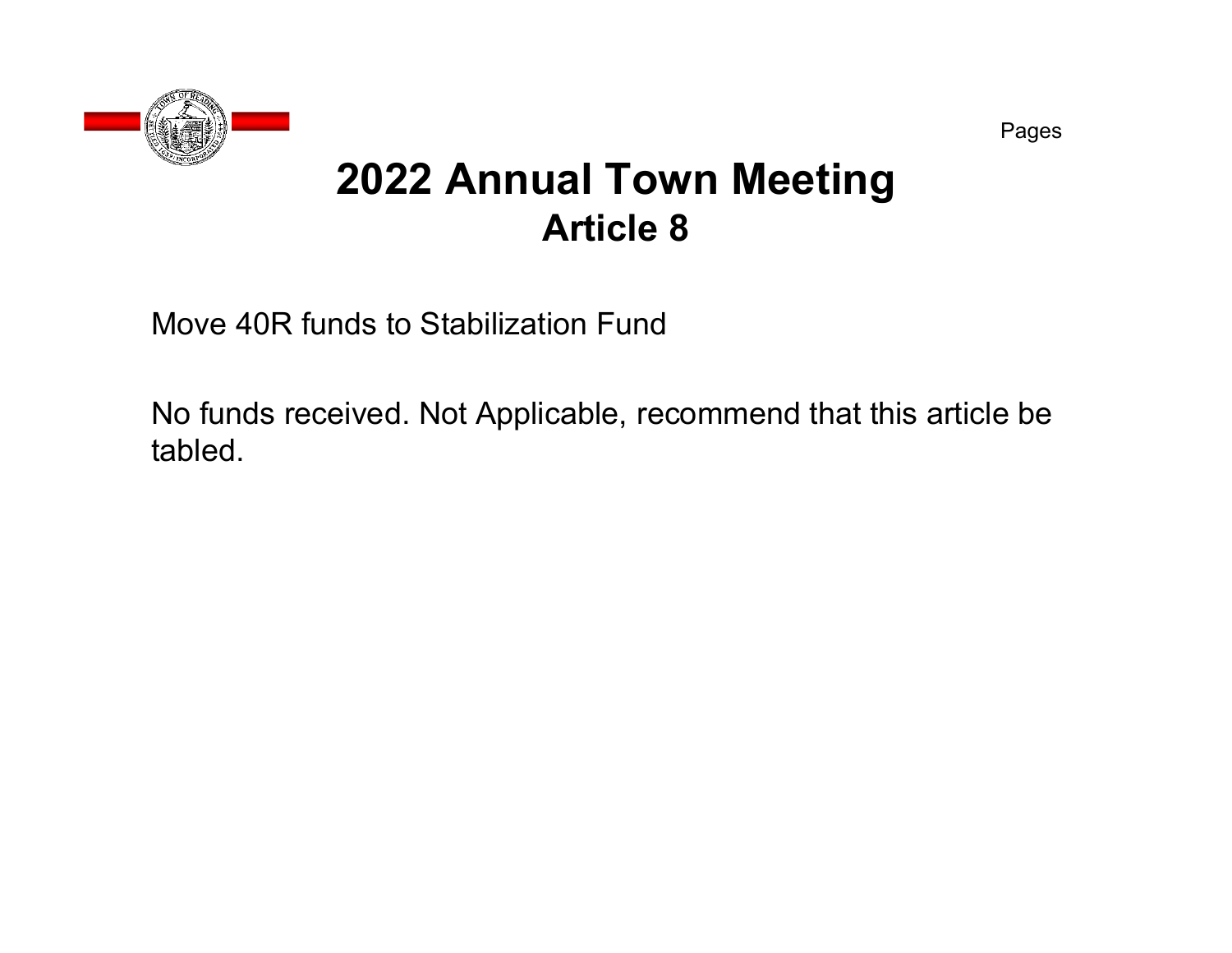

#### **Authorizes Revolving Funds Annual Spending Limits and amends Section 6.5.2 of the General Bylaw:**

#### 6.5.2 Inspection Revolving Fund

Funds held in the Inspection Revolving Fund shall be used for legal costs, oversight and inspection, plan review, property appraisals and appeals, public services general management, pedestrian safety improvements, records archiving, and other costs related to building, plumbing, wiring, gas and other permits required for large construction projects and shall be expended by the Town Manager. Receipts credited to this fund shall include building, plumbing, wiring, gas and other permit fees for the Schoolhouse Commons, The Metropolitan at Reading Station, Postmark Square, 20-24 Gould Street, 467 Main Street, Oaktree, Addison-Wesley/Pearson**,** Johnson Woods, Eaton Lakeview (23-25 Lakeview Avenue and 128 Eaton Street), 258 Main Street, 267 Main Street, 531 Main Street, 25 Haven Street, and 18-20 Woburn Street**, 6- 16 Chute Street (Green Tomato), 25 Haven Street (Rite Aid) and 459 Main Street (128 Tire)** developments.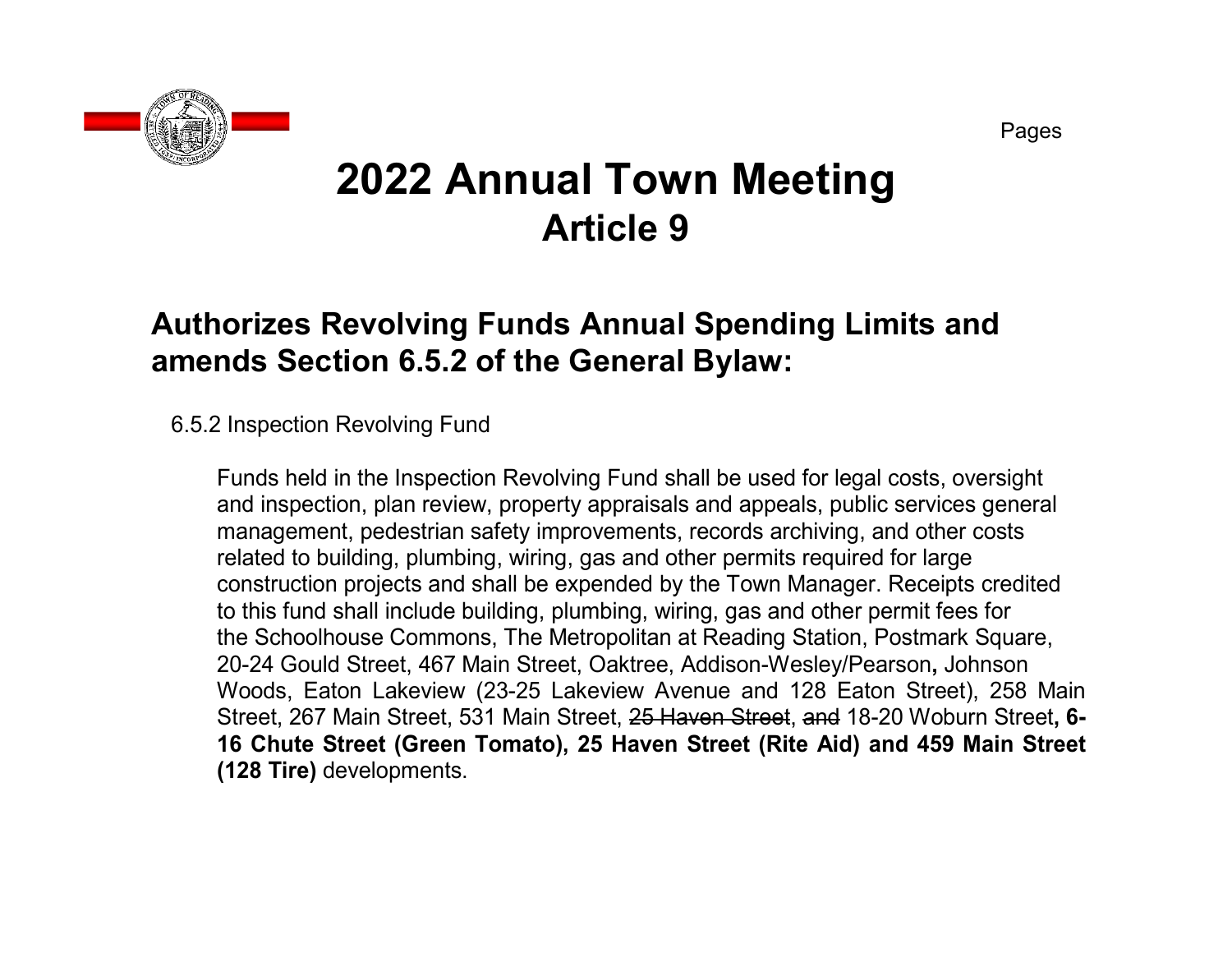

### **2022 Annual Town Meeting Article 9 continued**

#### **Authorizes Revolving Funds Annual Spending Limits**

| <b>Fund</b>                                 | <b>Balance</b> | <b>Annual</b> |
|---------------------------------------------|----------------|---------------|
| <b>Conservation Consulting</b>              | \$37,559       | \$25,000      |
| Inspections                                 | \$744,598      | \$250,000     |
| <b>Public Health Clinics &amp; Services</b> | \$30,706       | \$25,000      |
| <b>Library Fines and Fees</b>               | \$11,982       | \$15,000      |
| <b>Mattera Cabin Operating</b>              | none           | \$10,000      |
| <b>Town Forest</b>                          | none           | \$10,000      |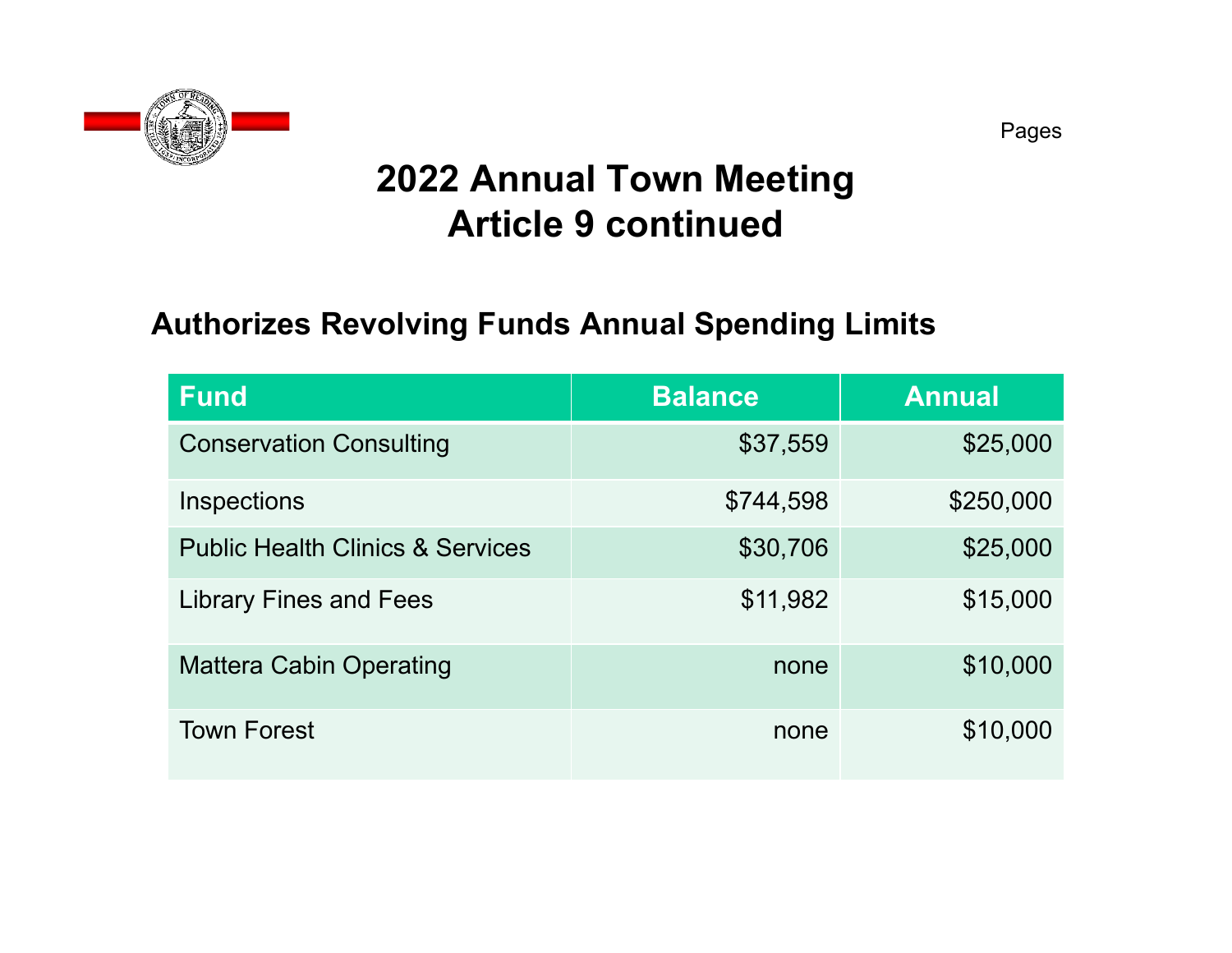

#### **Affordable Housing Trust Fund Allocation Plan**

Pursuant to Article 10 of the 2022 Annual Town Meeting, an Affordable Housing Trust Fund Allocation Plan for the Fiscal Year 2023 in accordance with the provisions of Chapter 140 of the Acts of 2001 is as follows:

| <b>Available Balance – Unrestricted Funds:</b> | \$457,716 |  |
|------------------------------------------------|-----------|--|
| Available Balance – Restricted Funds           |           |  |

Unrestricted funds shall be used for the following purposes:

- •\$10,000 or a maximum of 5% for administration of Affordable Housing
- $\bullet$  Remainder for constructing affordable housing (including loan and grant programs); or for maintaining and improving affordability of existing housing stock; or for the purchase of existing housing stock to add it to or maintain it as a part of the existing affordable housing inventory.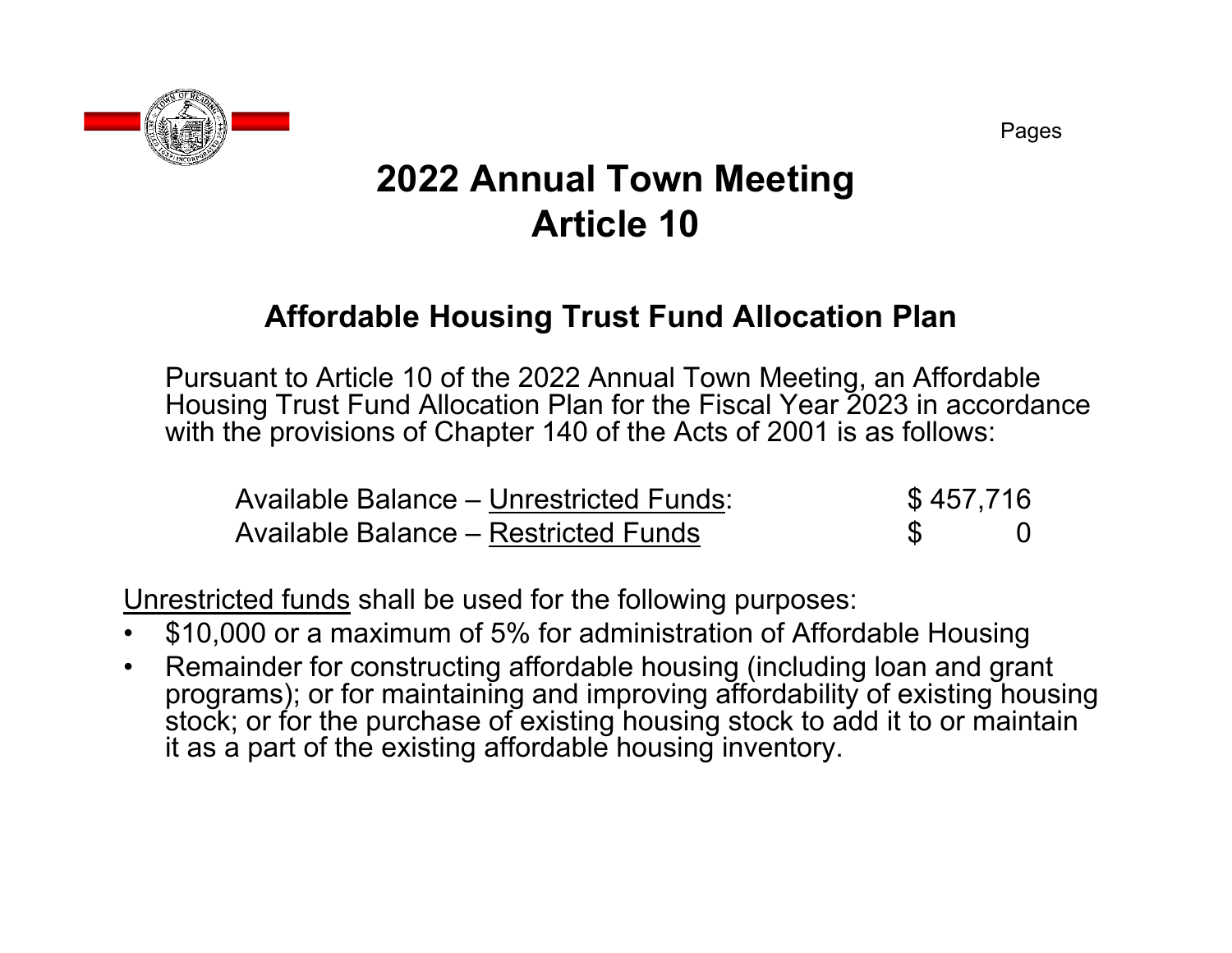

#### **Addition of Section 6.5.7 of the General Bylaw by inserting new revolving fund and authorizes spending limit:**

| Revolving                                          | Spending                      | Revenue                 | <b>Allowed</b>                                                                                                         | <b>Expenditure</b> | <b>Year End</b>                           |
|----------------------------------------------------|-------------------------------|-------------------------|------------------------------------------------------------------------------------------------------------------------|--------------------|-------------------------------------------|
| Account                                            | Authority                     | Source                  | <b>Expenses</b>                                                                                                        | <b>Limits</b>      | <b>Balance</b>                            |
| Community<br>Gardens at<br><b>Mattera</b><br>Cabin | Conservation<br>Administrator | Rental and<br>user fees | Utilities and<br>all other<br>maintenance<br>and<br>operating<br>expenses,<br>and project<br>supplies and<br>equipment | \$10,000           | Available for<br>expenditure<br>next year |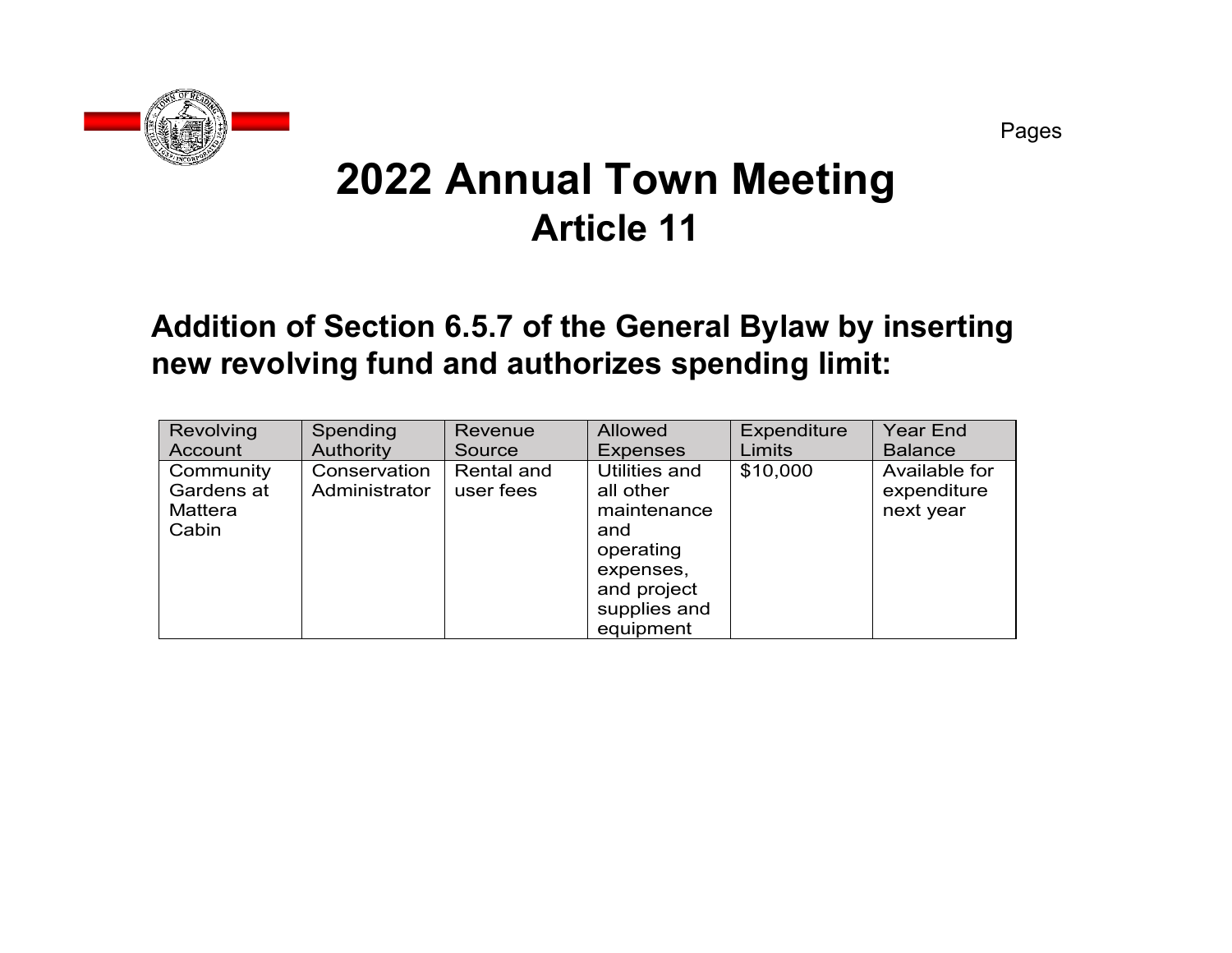

**Authorize the Select Board to relocate a drainage easement at 104 Lilah Lane, Reading, Massachusetts by abandoning an existing drainage easement and accepting a new, equivalent drainage easement on the same property:**

- $\bullet$  The Town currently has title and interest to a drainage easement over the property located at 104 Lilah Lane, Assessors Map 55, Parcel 30.
- $\bullet$  The residents are proposing a new pool and patio that will protrude in the existing easement.
- $\bullet$  The residents have requested the abandonment of a portion of the drainage easement.
- $\bullet$  The easement is occupied by an existing detention basin, and if approved, the resulting area is sufficient size to enable the Town to provide proper stormwater storage, maintenance or repair of the detention basin.
- $\bullet$ No additional utilities are proposed to occupy this easement in the future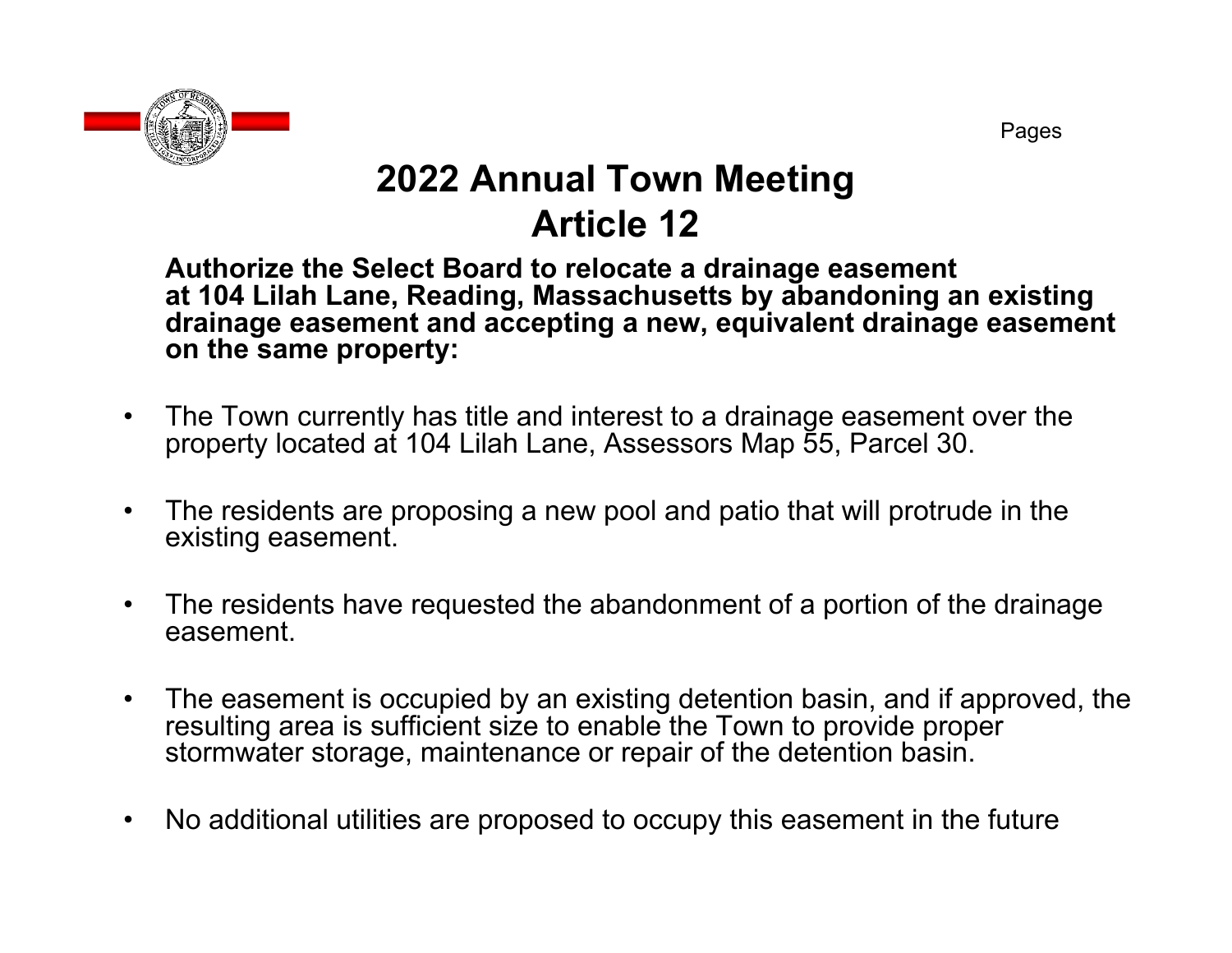

Pages

### **2022 Annual Town Meeting Article 12 Continued**

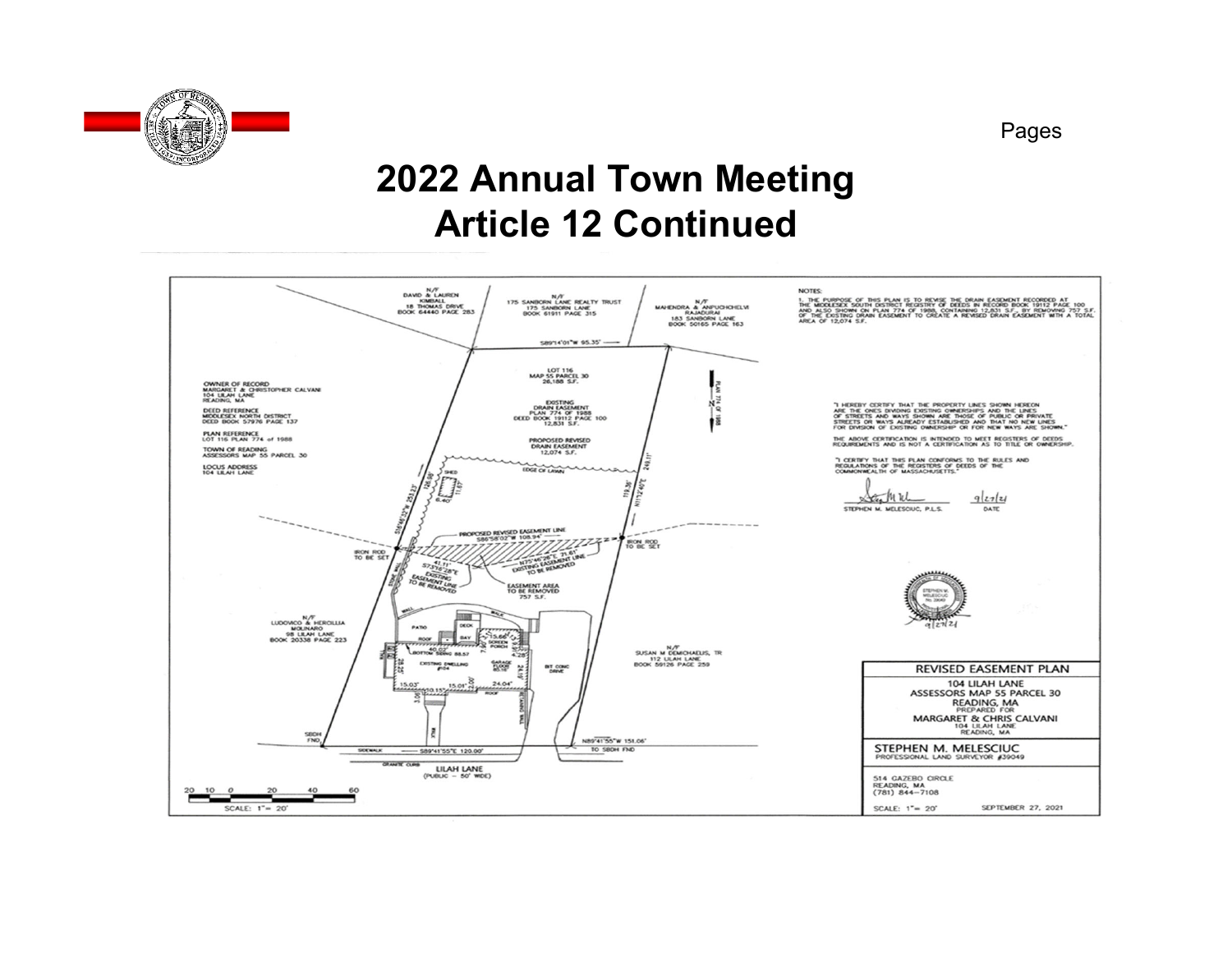

**Authorize the Select Board to accept a water easement over a portion of Gazebo Circle adjacent to the existing Bear Hill water tank.**

- $\bullet$  The easement will allow the Town the rights to install and maintain a new water connection to the Town distribution system.
- $\bullet$  The connection is hydraulically necessary as part of the previously approved water booster station.
- $\bullet$  The Board of Trustees of the Summit Village will be gifting this easement to the Town.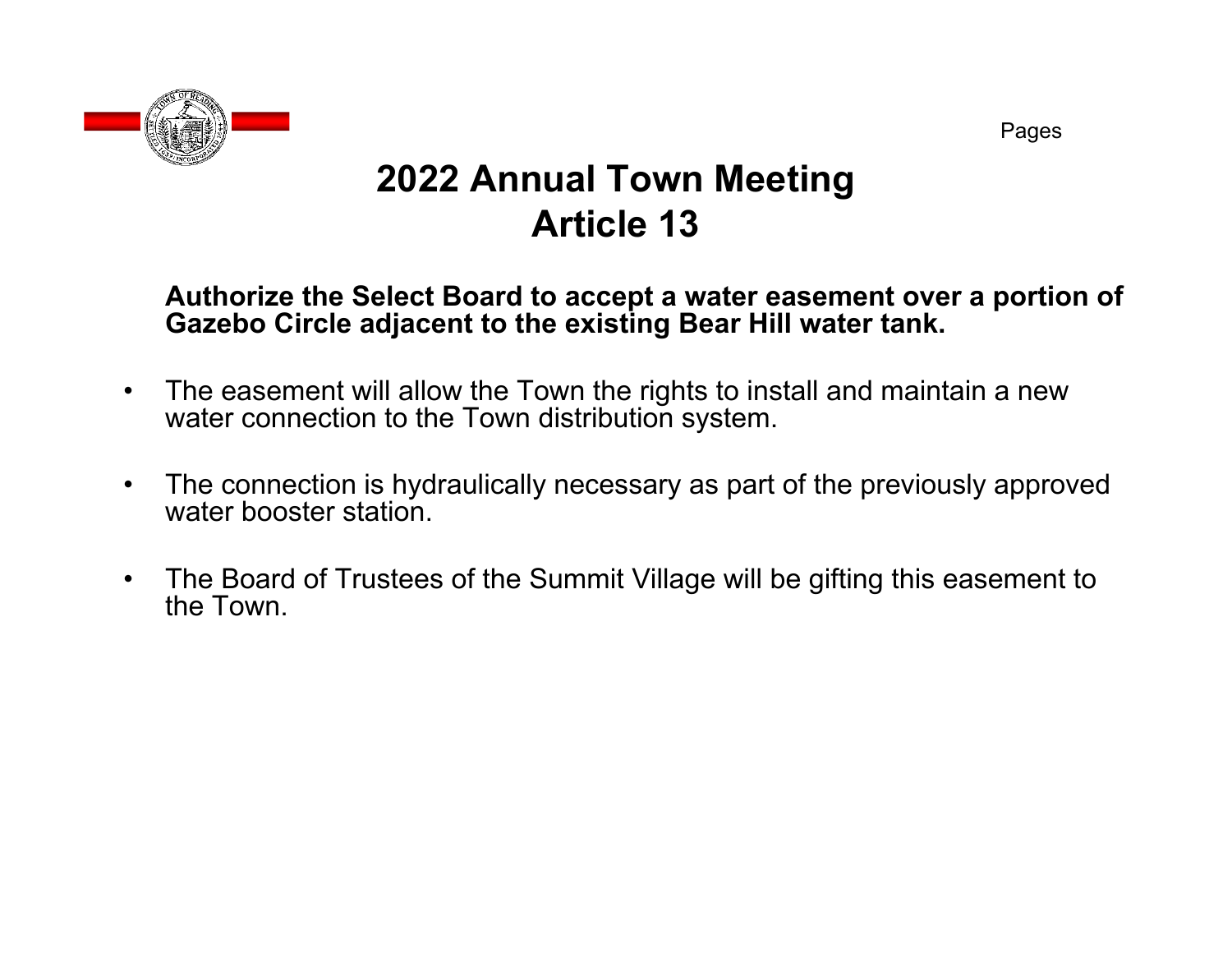

### **2022 Annual Town Meeting Article 13 Continued**

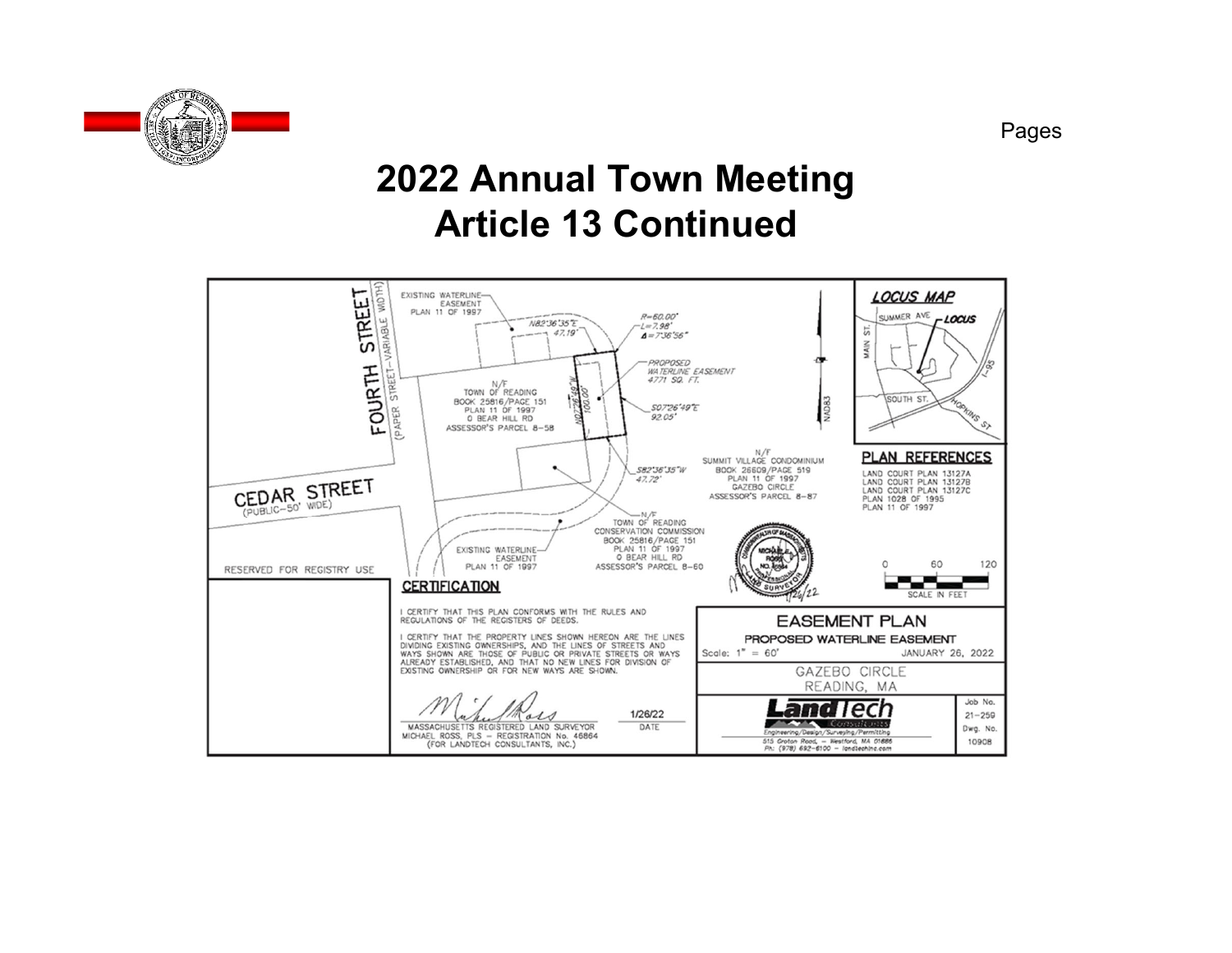

#### **Authorize the Select Board to accept a water easement over a portion of 369 Main Street, currently being operated by Jiffy Lube**

- $\bullet$  The easement will allow the Town the rights to install and maintain a new water main which will connect Main Street and Ash Street.
- $\bullet$  The easement will modify a pre-existing sewer easement to allow for water main access as well.
- $\bullet$  The connection is hydraulically necessary and will eliminate a water main crossing under the railroad.
- $\bullet$  This water main installation is part of the previously approved Downtown Water Main improvements.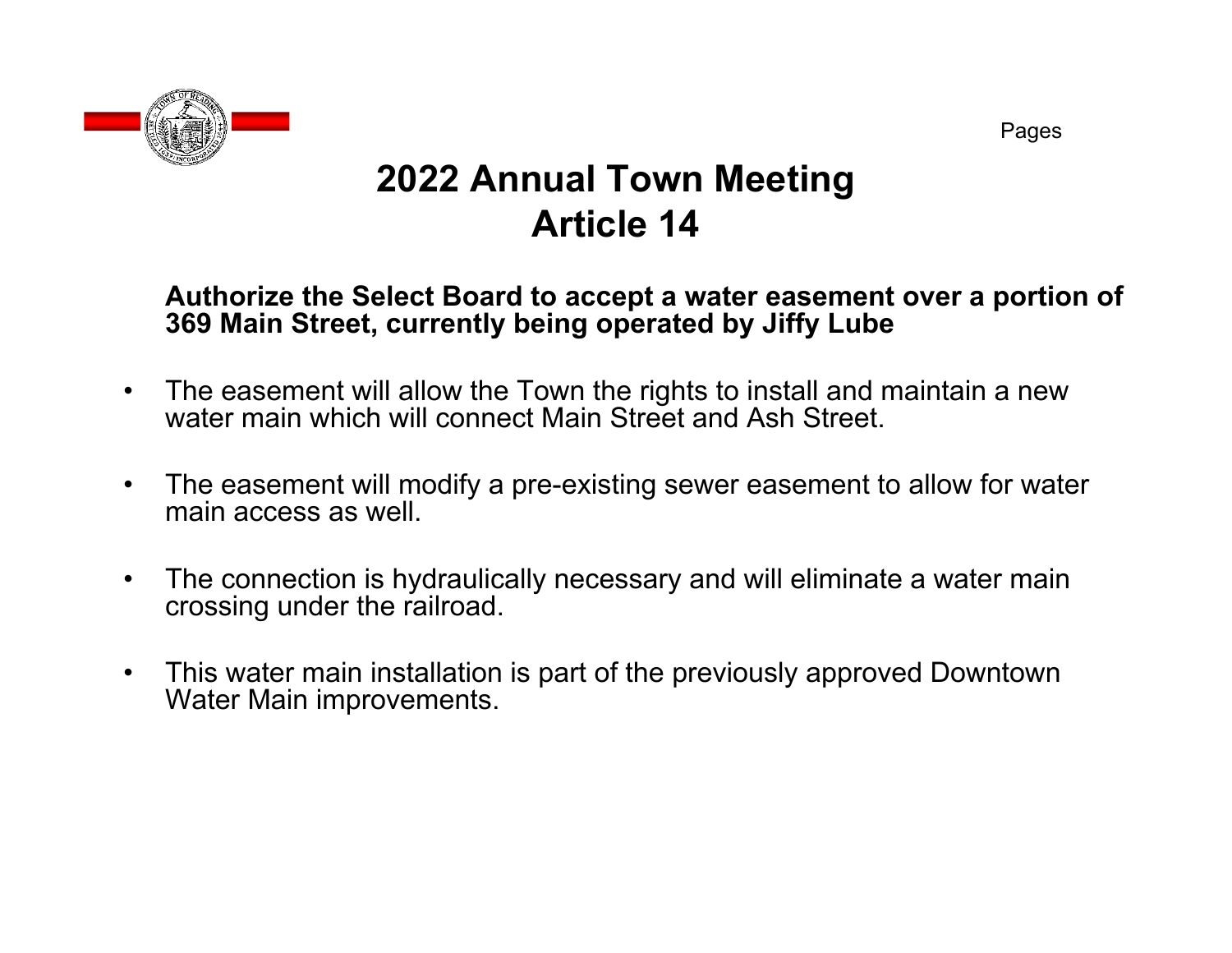

### **2022 Annual Town Meeting Article 14 Continued**

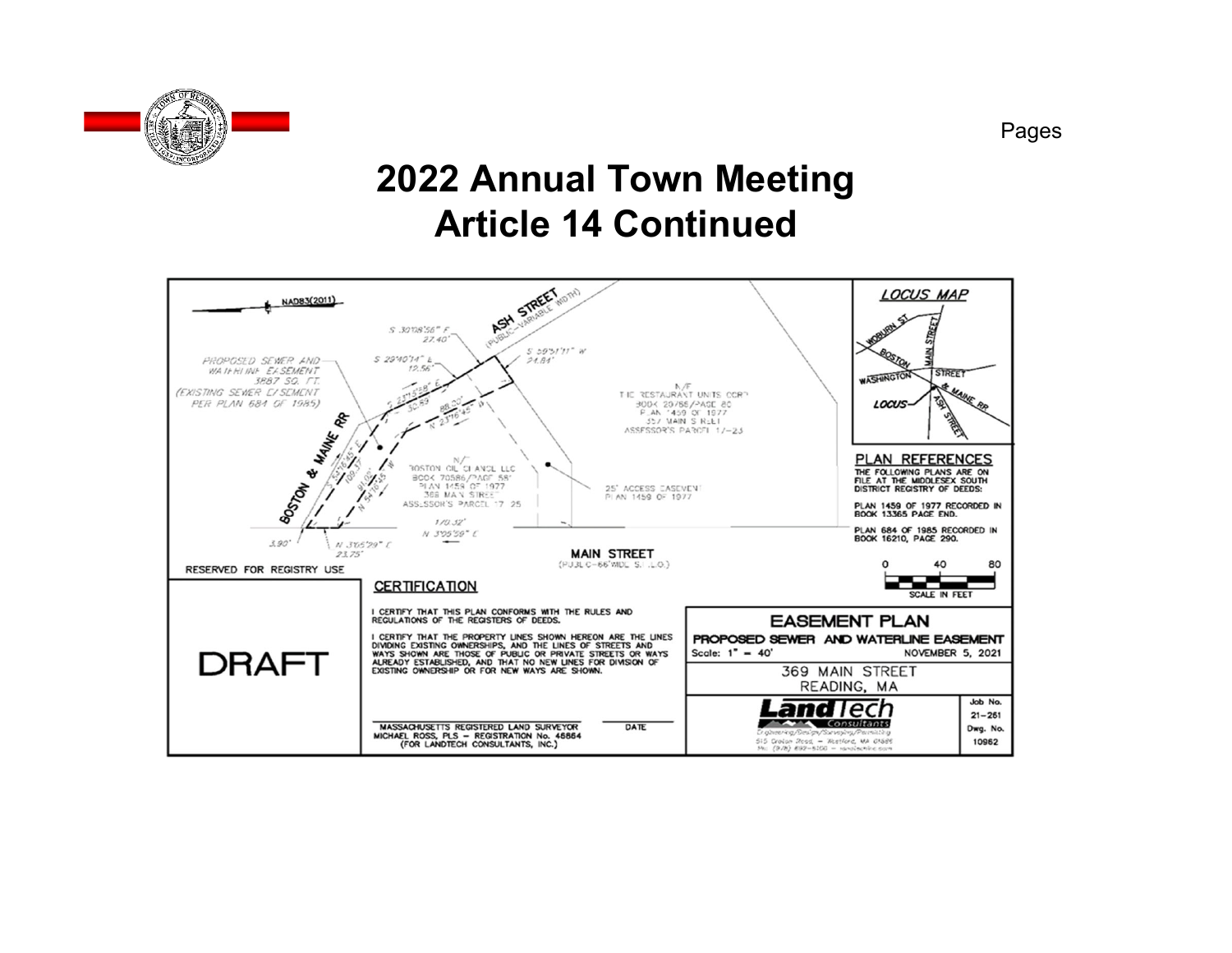

Amend Downtown Smart Growth Zoning

Presentation and separate pre-recording by CPDC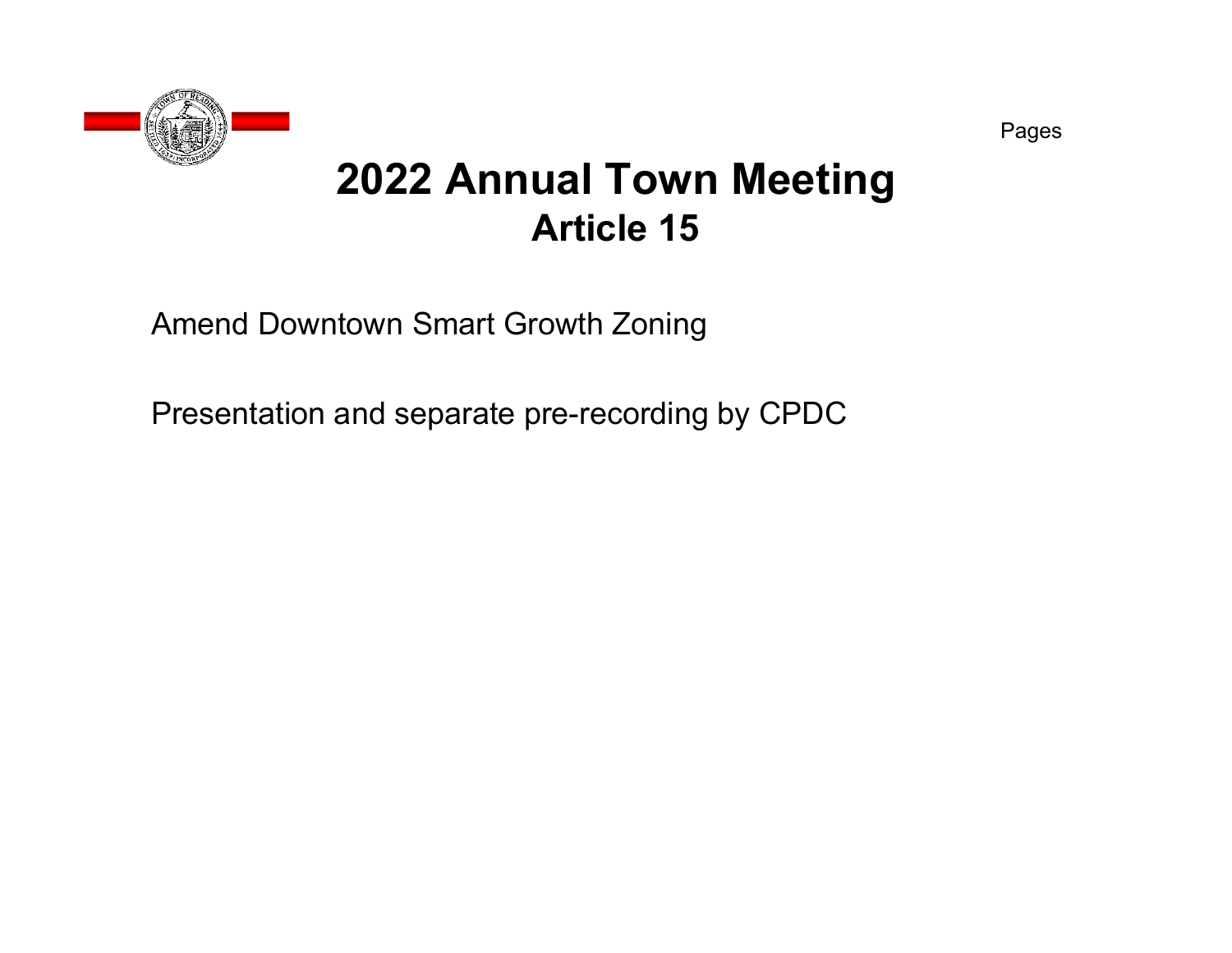

Authorize RMLD Land Purchase:

The Article was originally to authorize the purchase of a property in Wilmington for a new substation. However, the seller did not agree. RMLD is looking into purchasing a similar property across the street from the original property. This item might be addressed at a Special Town Meeting, later. Recommend that this article be tabled.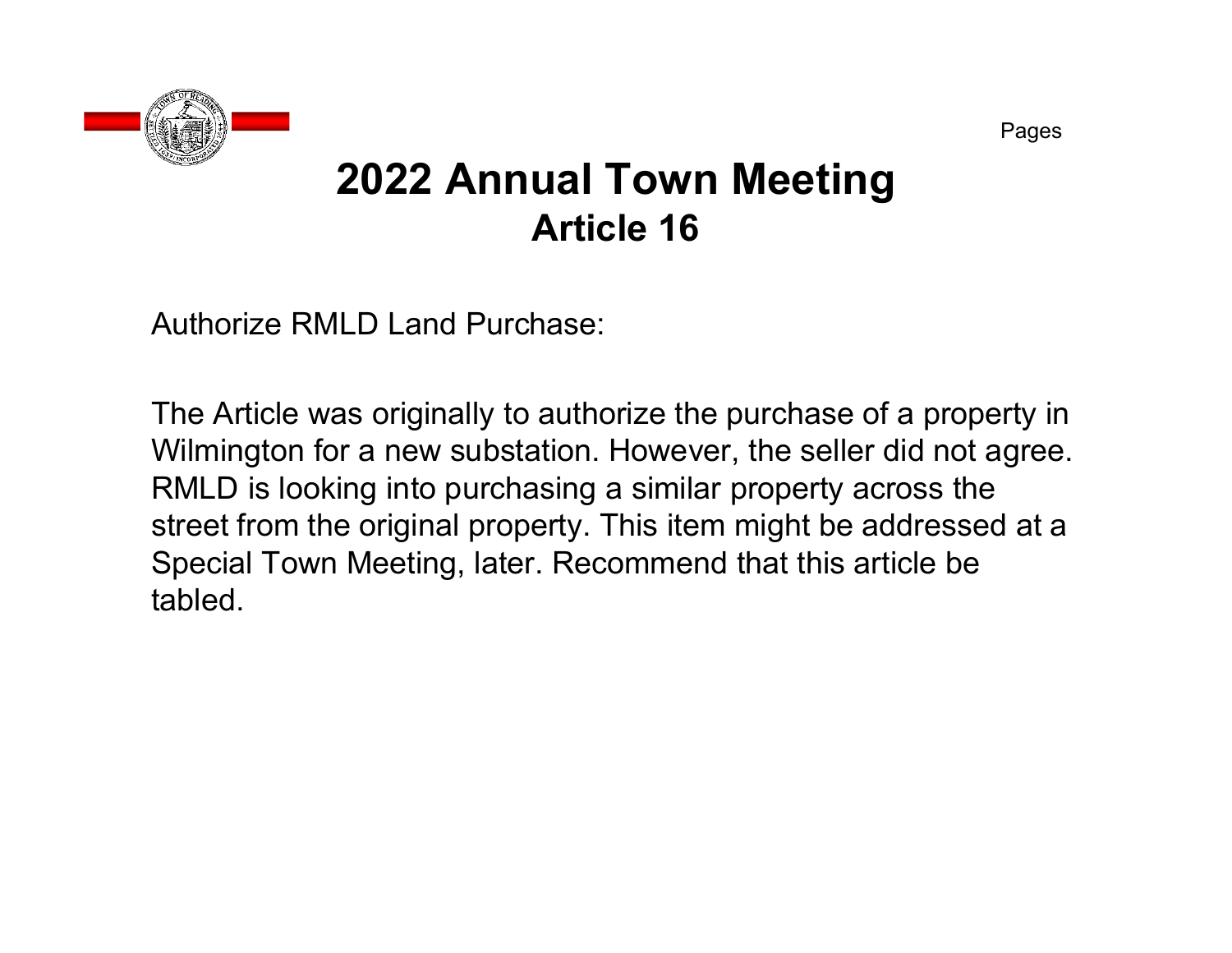

### **2022 Annual Town Meeting Article 17Chapter 90 Allocation**

Authorize appropriation by borrowing in anticipation of Ch. 90 and accept Ch.90 at whatever level is ultimately available.

- $\bullet$ Enables Chapter 90 funds to be used for road improvements
- •Chapter 90 funding is a reimbursement program
- $\bullet$ Funds need to appropriated in anticipation of receipt of Chapter 90 funds
- $\bullet$ No debt has ever been sold in anticipation of Chapter 90
- $\bullet$ **~\$600,000** is expected to be received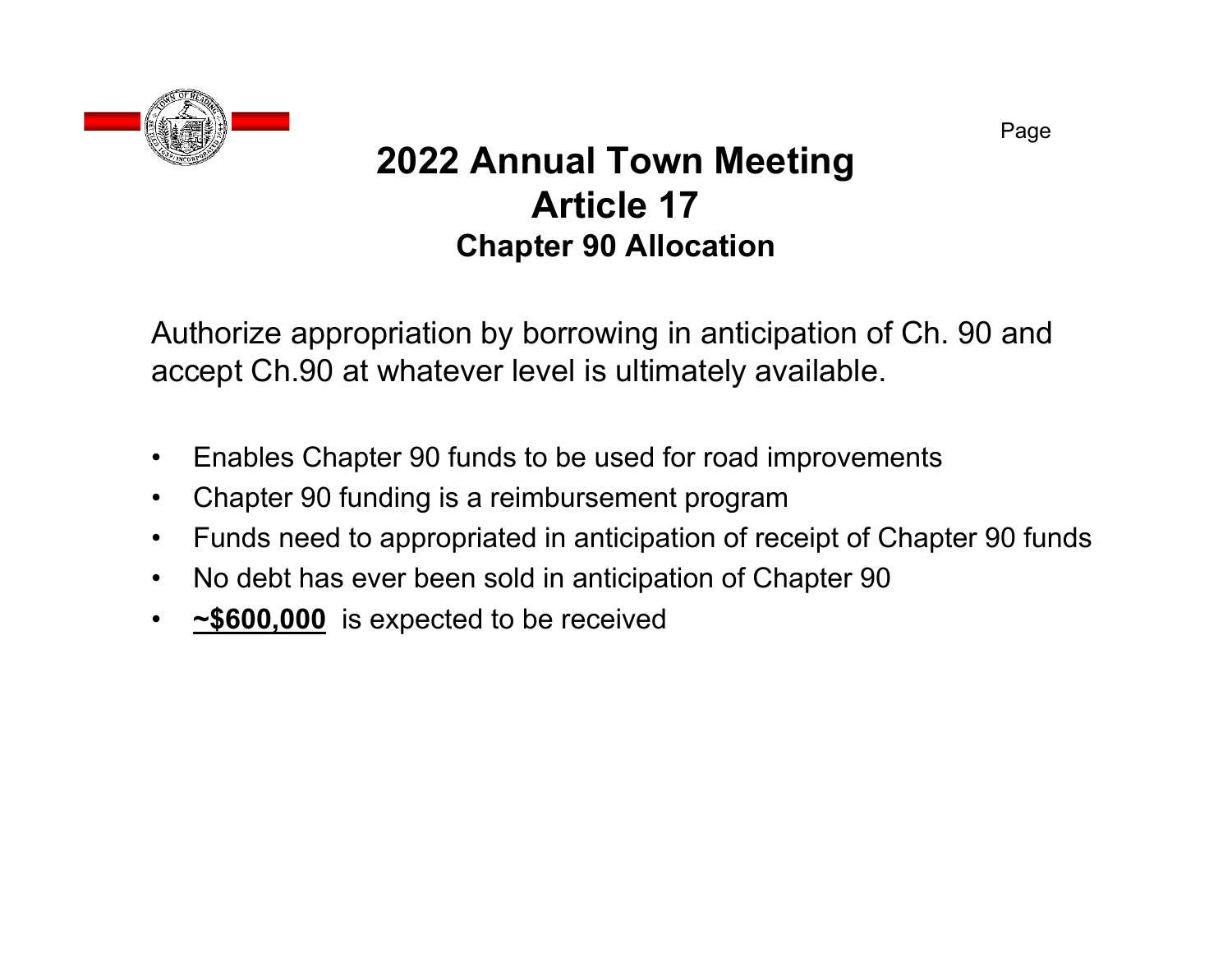

Adopt FY23 Budget:

Separate PowerPoint presentation and pre-recording by Town Accountant, School Superintendent and Town Manager.